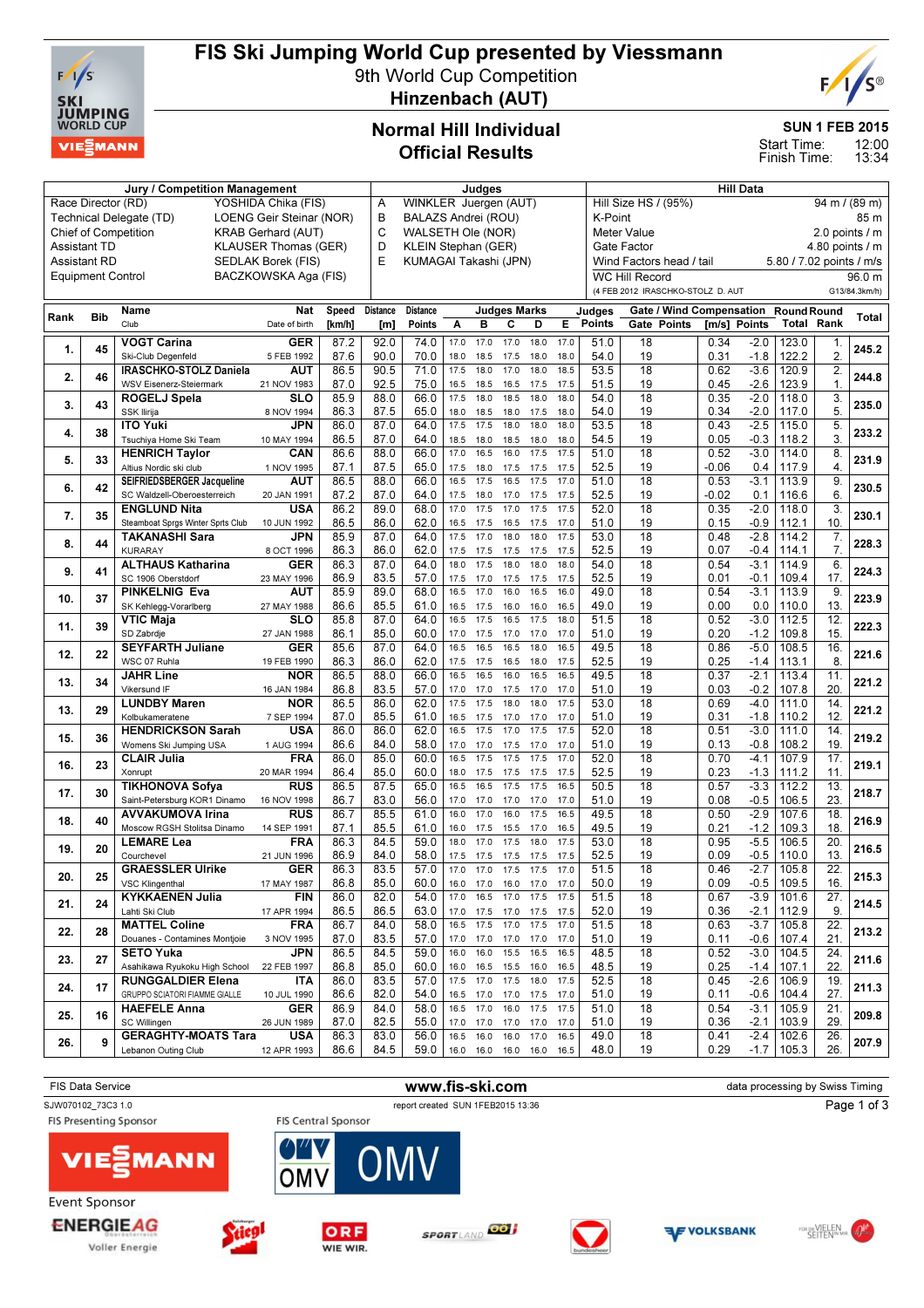

# FIS Ski Jumping World Cup presented by Viessmann

9th World Cup Competition



Hinzenbach (AUT)

#### Normal Hill Individual Official Results

SUN 1 FEB 2015

12:00 13:34 Start Time: Finish Time:

|      |                     | Name                                   | <b>Nat</b>                | Speed            | <b>Distance</b> | <b>Distance</b> |      |                              | <b>Judges Marks</b> |      |      | Judges        | Gate / Wind Compensation Round Round |      |              |                   |                 |       |
|------|---------------------|----------------------------------------|---------------------------|------------------|-----------------|-----------------|------|------------------------------|---------------------|------|------|---------------|--------------------------------------|------|--------------|-------------------|-----------------|-------|
| Rank | <b>Bib</b>          | Club                                   | Date of birth             | <b>Tkm/h1</b>    | [m]             | Points          | A    | в                            | c                   | D    | E    | <b>Points</b> | <b>Gate Points</b>                   |      | Im/s1 Points | <b>Total Rank</b> |                 | Total |
| 27.  | 15                  | <b>HUGHES Abby</b>                     | <b>USA</b>                | 86.4             | 82.5            | 55.0            | 17.0 | 17.0                         | 17.0                | 17.5 | 17.0 | 51.0          | 18                                   | 0.55 | $-3.2$       | 102.8             | 25.             | 206.3 |
|      |                     | Womens Ski Jumping USA                 | 21 JUN 1989               | 86.9             | 83.0            | 56.0            | 16.5 | 16.5                         | 16.5                | 16.5 | 17.0 | 49.5          | 19                                   | 0.35 | $-2.0$       | 103.5             | 30.             |       |
| 28.  | 32                  | <b>JEROME</b> Jessica                  | <b>USA</b>                | 86.1             | 80.5            | 51.0            | 16.0 | 17.0                         | 16.5 17.5           |      | 16.5 | 50.0          | $\overline{18}$                      | 0.39 | $-2.3$       | 98.7              | 30.             | 205.1 |
|      |                     | Womens Ski Jumping USA                 | 8 FEB 1987                | 86.7             | 84.0            | 58.0            | 16.5 | 17.0                         | 16.0                | 17.0 | 17.0 | 50.5          | 19                                   | 0.36 | $-2.1$       | 106.4             | 24.             |       |
| 29.  | 26                  | <b>IWABUCHI Kaori</b>                  | <b>JPN</b>                | 86.0             | 83.5            | 57.0            | 15.0 | 16.0                         | 16.0                | 16.0 | 15.0 | 47.0          | $\overline{18}$                      | 0.53 | $-3.1$       | 100.9             | 28.             | 204.9 |
|      |                     | Matsumoto University                   | 28 APR 1993               | 86.5             | 84.0            | 58.0            | 16.0 | 16.0                         | 16.0                | 16.0 | 15.5 | 48.0          | 19                                   | 0.35 | $-2.0$       | 104.0             | 28.             |       |
| 30.  | 31                  | <b>LOGAR Eva</b>                       | <b>SLO</b>                | 86.2             | 81.0            | 52.0            | 16.5 | 16.5                         | 17.0                | 17.0 | 16.5 | 50.0          | 18                                   | 0.54 | $-3.1$       | 98.9              | 29.             | 204.6 |
|      |                     | SD Zabrdje                             | 8 MAR 1991                | 86.8             | 84.0            | 58.0            | 16.5 | 17.0                         | 16.0                | 16.5 | 16.5 | 49.5          | 19                                   | 0.31 | $-1.8$       | 105.7             | 25.             |       |
|      |                     |                                        |                           |                  |                 |                 |      |                              |                     |      |      |               |                                      |      |              |                   |                 |       |
|      |                     | not qualified for final round          |                           |                  |                 |                 |      |                              |                     |      |      |               |                                      |      |              |                   |                 |       |
| 31.  | 14                  | <b>WUERTH Svenja</b><br>SV Baiersbronn | <b>GER</b><br>20 AUG 1993 | 86.4             | 79.0            | 48.0            | 16.5 | 16.5                         | 15.5 17.0           |      | 16.0 | 49.0          | 18                                   | 0.24 | $-1.4$       | 95.6              | 31.             | 95.6  |
|      | 11                  | <b>ENGER Gyda</b>                      | <b>NOR</b>                | 86.5             | 77.0            | 44.0            |      | 16.5 16.5 16.5 16.5          |                     |      | 16.5 | 49.5          | 18                                   | 0.15 | $-0.9$       | 92.6              | 32.             |       |
| 32.  |                     | Hernes IL                              | 14 JAN 1993               |                  |                 |                 |      |                              |                     |      |      |               |                                      |      |              |                   |                 | 92.6  |
|      |                     | <b>INSAM Evelyn</b>                    | <b>ITA</b>                | 86.2             | 77.5            | 45.0            |      | 16.0  16.5  15.5  17.0       |                     |      | 16.5 | 49.0          | $\overline{18}$                      | 0.58 | $-3.4$       | 90.6              | $\overline{33}$ |       |
| 33.  | 19                  | <b>GRUPPO SCIATORI FIAMME GIALLE</b>   | 10 FEB 1994               |                  |                 |                 |      |                              |                     |      |      |               |                                      |      |              |                   |                 | 90.6  |
|      |                     | <b>HARALAMBIE Dana Vasilica</b>        | <b>ROU</b>                | 86.2             | 78.5            | 47.0            |      | 15.5 15.0 15.5 16.5          |                     |      | 15.0 | 46.0          | 18                                   | 0.51 | $-3.0$       | 90.0              | 34.             |       |
| 34.  |                     | <b>ACS Sacele</b>                      | 14 AUG 1997               |                  |                 |                 |      |                              |                     |      |      |               |                                      |      |              |                   |                 | 90.0  |
| 35.  | 10                  | DOLEZELOVA Michaela                    | <b>CZE</b>                | 87.0             | 75.5            | 41.0            | 16.0 | 16.0                         | 15.5 17.0           |      | 16.5 | 48.5          | 18                                   | 0.23 | $-1.3$       | 88.2              | 35.             | 88.2  |
|      |                     | TJ Frenstat                            | 12 JUL 1994               |                  |                 |                 |      |                              |                     |      |      |               |                                      |      |              |                   |                 |       |
| 36.  | 12                  | <b>GLADYSHEVA Anastasiva</b>           | <b>RUS</b>                | 85.5             | 75.5            | 41.0            | 16.0 | 16.0                         | 16.0 16.5           |      | 16.5 | 48.5          | $\overline{18}$                      | 0.24 | $-1.4$       | 88.1              | 36.             | 88.1  |
|      |                     | SDYUSHOR START TSSP DINAMO 27 NOV 1987 |                           |                  |                 |                 |      |                              |                     |      |      |               |                                      |      |              |                   |                 |       |
| 37.  | $\mathbf 2$         | <b>FORSSTROEM Susanna</b>              | <b>FIN</b>                | 86.3             | 75.5            | 41.0            |      | 15.5 15.0 14.5 16.0          |                     |      | 15.5 | 46.0          | $\overline{18}$                      | 0.14 | $-0.8$       | 86.2              | 37.             | 86.2  |
|      |                     | Lahti Ski club                         | 19 APR 1995               |                  |                 |                 |      |                              |                     |      |      |               |                                      |      |              |                   |                 |       |
| 38.  |                     | <b>IAKOVLEVA Marija</b>                | <b>RUS</b>                | 86.0             | 75.0            | 40.0            |      | 15.0  15.0  15.0  15.5  15.0 |                     |      |      | 45.0          | $\overline{18}$                      | 0.22 | $-1.3$       | 83.7              | $\overline{38}$ | 83.7  |
|      |                     | Saint-Petersburg KOR1 Dinamo           | 7 JUN 1999                |                  |                 |                 |      |                              |                     |      |      |               |                                      |      |              |                   |                 |       |
| 39.  |                     | <b>LUSSI Nina</b>                      | <b>USA</b>                | 86.5             | 73.5            | 37.0            |      | 16.0  15.5  15.0  16.5  16.0 |                     |      |      | 47.5          | $\overline{18}$                      | 0.23 | $-1.3$       | 83.2              | 39.             | 83.2  |
|      |                     | New York Ski Ed Foundation             | 29 MAR 1994               |                  |                 |                 |      |                              |                     |      |      |               |                                      |      |              |                   |                 |       |
|      |                     |                                        |                           |                  |                 |                 |      |                              |                     |      |      |               |                                      |      |              |                   |                 |       |
|      | <b>Disqualified</b> |                                        |                           |                  |                 |                 |      |                              |                     |      |      |               |                                      |      |              |                   |                 |       |
|      | 21 <sup>1</sup>     | <b>POZUN Katia</b>                     | <b>SLO</b>                | SCE <sub>4</sub> |                 |                 |      |                              |                     |      |      |               |                                      |      |              |                   |                 |       |

Reason for disqualification:

SCE 4 : SUIT